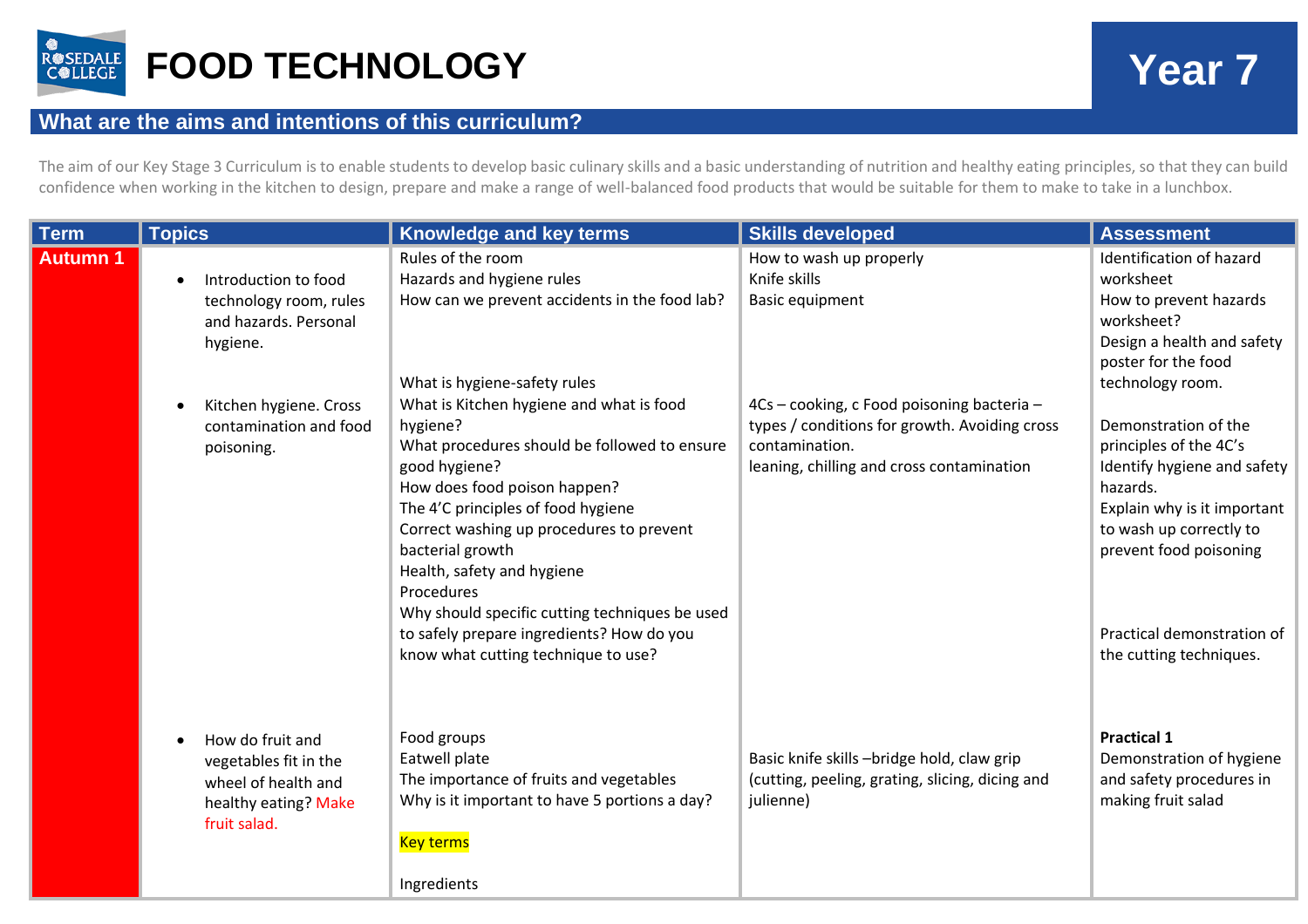| Kitchen equipment.<br>Weighing and measuring.<br>Make baked apple.                        | Recipe<br>Method<br>Equipment, e.g. Hob, Oven<br>Cooking, chilling, cleaning and cross<br>contamination<br>To learn how to use, and demonstrate the safe<br>use of a number of key pieces of equipment in<br>the kitchen, including the hob and oven.<br>Basic weighing and Measuring equipment can<br>be used to weigh and measure ingredients.<br>How to weigh and measure ingredients<br>accurately. | Weighing and measuring ingredients accurately<br>food preparation, coring, combining and<br>mixing, using oven | 1) kitchen equipment,<br>weighing and measuring<br>worksheets<br>2) Recipe and ingredients |
|-------------------------------------------------------------------------------------------|---------------------------------------------------------------------------------------------------------------------------------------------------------------------------------------------------------------------------------------------------------------------------------------------------------------------------------------------------------------------------------------------------------|----------------------------------------------------------------------------------------------------------------|--------------------------------------------------------------------------------------------|
| Classification of fruits.<br>Understand use of fruit<br>in cooking. Make apple<br>crumble | <b>Classification of fruits</b><br>E.g. tree, citrus, stone, soft<br>Ways to use fruits in cooking.<br><b>Key words</b><br>Health, Safety and Hygiene<br>Rule and procedures<br>Cutting techniques<br>Bridge hold<br>Claw grip<br>Knife<br>5-a-day<br>Fruit and Vegetables                                                                                                                              | Weighing and measuring, rubbing-in, peeling,<br>coring, slicing, layering, using oven                          | <b>Classification of fruits</b><br>worksheet<br>Use of fruits in cooking<br>poster.        |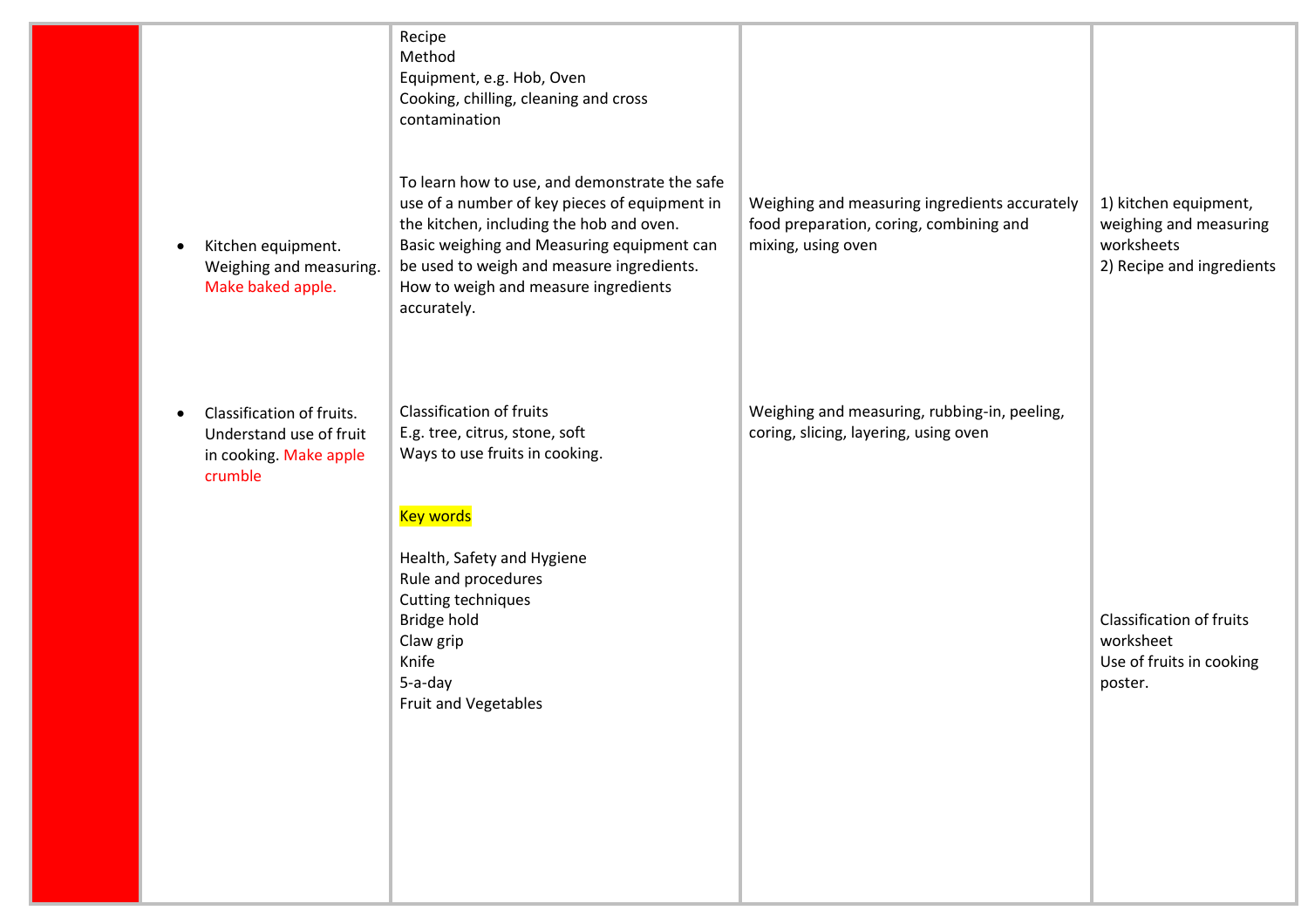| <b>Autumn 2</b> | Classification of vegetables.<br>Make coleslaw                                      | Classification of vegetables<br>The importance of eating vegetables<br>Why is it important to have 5 portions a day?<br>To understand the health and safety<br>considerations involved with preparing<br>vegetables.                                                                                                                                                                                                                                                                                                                                              | Weighing and measuring, knife skills, rubbing-<br>in, peeling, using oven, coring, slicing, layering | Students to construct a<br>poster to should how we<br>can incorporate vegetables<br>into the diet<br>(1) Classification of<br>vegetables worksheets<br>(2) Recipe and ingredients<br>Date mark and safe<br>storage of foods.                                                                                                                                                                                                                                                                                 |
|-----------------|-------------------------------------------------------------------------------------|-------------------------------------------------------------------------------------------------------------------------------------------------------------------------------------------------------------------------------------------------------------------------------------------------------------------------------------------------------------------------------------------------------------------------------------------------------------------------------------------------------------------------------------------------------------------|------------------------------------------------------------------------------------------------------|--------------------------------------------------------------------------------------------------------------------------------------------------------------------------------------------------------------------------------------------------------------------------------------------------------------------------------------------------------------------------------------------------------------------------------------------------------------------------------------------------------------|
|                 | Understand what nutrients<br>are.<br>Baking with fruit. Make<br>fruit burst muffins | 5 main nutrients provided by the diet<br>٠<br>Functions of nutrients in the body<br>What is the Eatwell plate<br>$\bullet$<br>How can dishes/meals be made<br>$\bullet$<br>balance using the principles of the<br>Eatwell plate<br>5 main groups of food that provide<br>food sources to the diet<br><b>Key Words:</b><br>Hob<br>Grill<br>Bridge hold/claw grip<br>Peeling<br>Grating<br>Testing<br><b>Bite size</b><br>Colourful<br><b>Nutrients</b><br>Carbohydrate<br>Protein<br>Fat<br><b>Vitamins and Minerals</b><br><b>Balanced diet</b><br>Eat well Plate | Knife skills, basic equipment, vegetable<br>preparation, peeling, slicing, grating.                  | Activity in booklets to<br>complete a blank Eat well<br>Plate, labelling and colour<br>coding the different<br>sections.<br>Activity in booklets asking<br>students to draw round<br>their hand and label their<br>thumb and fingers with<br>the 5 key nutrients as a<br>way to remember them<br>(Fat Thumb, Protein,<br>Carbohydrate (longest<br>finger), Vitamins,<br>Minerals).<br>Discussion about health<br>conditions that having a<br>poor diet can lead to, with<br>responses written in<br>booklets |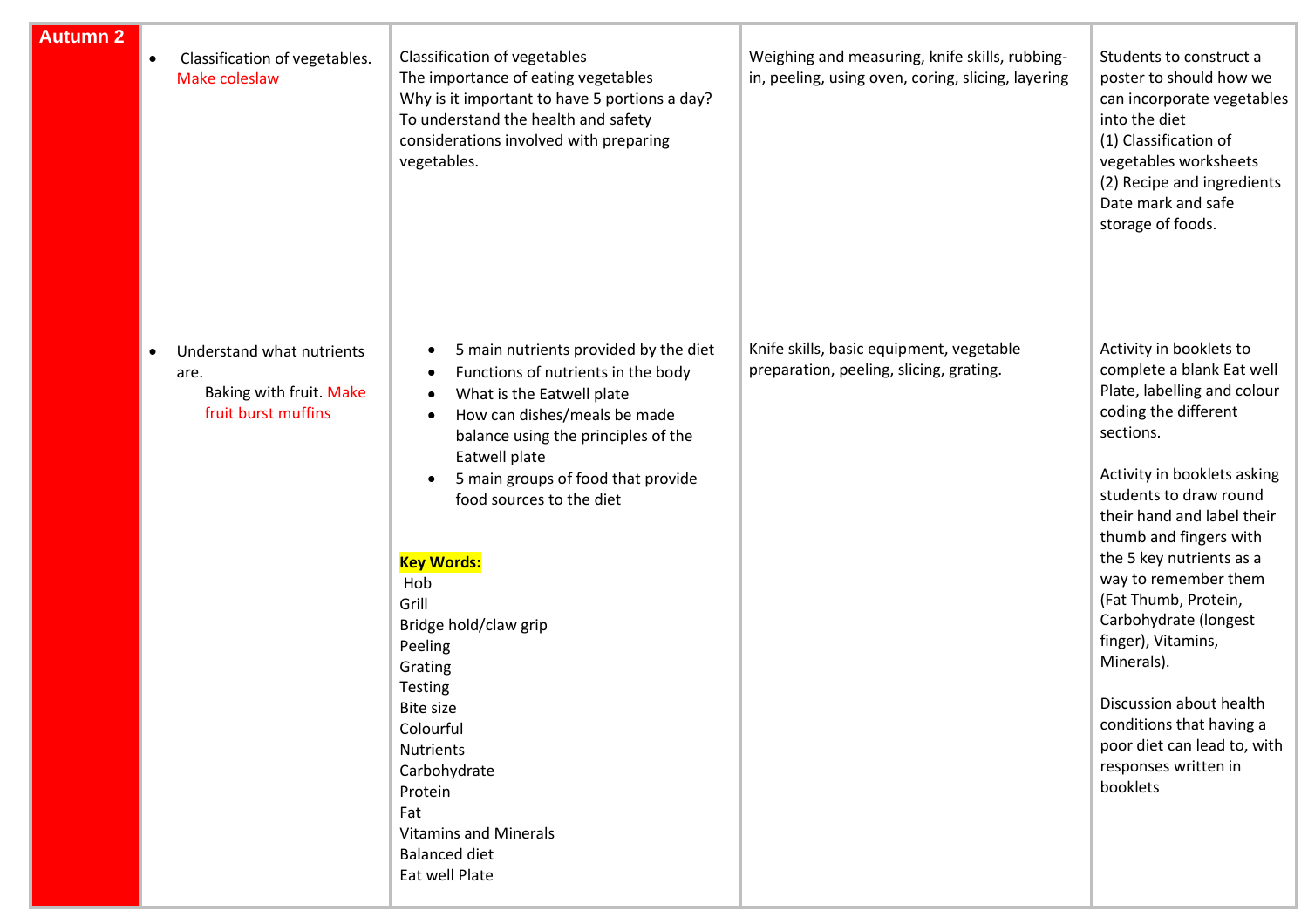|                 | $\bullet$ | Learn how vegetables can be<br>sold and stored. Make<br>vegetable soup.     | How vegetables are sold (fresh/frozen)<br>How to store vegetables to retain freshness?<br><b>Key words</b><br>Pasta Salad<br>Hob<br>Grill<br>Bridge hold/claw grip<br>Peeling<br>Grating<br>Testing<br><b>Bitesize</b><br>Colourful | Knife skills, basic equipment, vegetable<br>preparation, peeling, slicing, measuring, using<br>hob. | Vegetables shopping<br>worksheets<br>Chilling, heating and<br>reheating |
|-----------------|-----------|-----------------------------------------------------------------------------|-------------------------------------------------------------------------------------------------------------------------------------------------------------------------------------------------------------------------------------|-----------------------------------------------------------------------------------------------------|-------------------------------------------------------------------------|
| <b>Spring 1</b> | $\bullet$ | Focus on healthy salads.<br>Make layered pasta salad<br>and range of sauces | Classification of pasta<br>Pasta sauces                                                                                                                                                                                             | Knife skills, basic equipment, peeling, slicing,<br>measuring, mixing, layering, using hob          | Design and annotate pasta<br>salad<br>Pasta worksheet                   |
|                 |           | Use of the cooker<br>Make flapjacks                                         | Prepare a range of dishes using the rubbing in<br>method<br><b>Keywords</b><br>Seasonal biscuit<br>Savory or sweet scones<br>Flapjack<br>Melting method<br>Combining ingredients<br>Even distribution of mixture<br>Quality checks  | Sensory skills such as tasting and analyzing<br>food.                                               | Flap jack sensory<br>evaluation worksheet                               |
|                 |           | Understand how to make<br>vegetable fast food<br>Make vegetable Pizza       | Short crust pizza recipe<br>How to bake fast healthy<br>Tips for healthy eating<br><b>Key words</b><br>Method<br>Rubbing-in                                                                                                         | Basic equipment, knife skills, slicing, layering,<br>using grill, wider ingredient preparation.     | Healthy fast food<br>worksheets                                         |